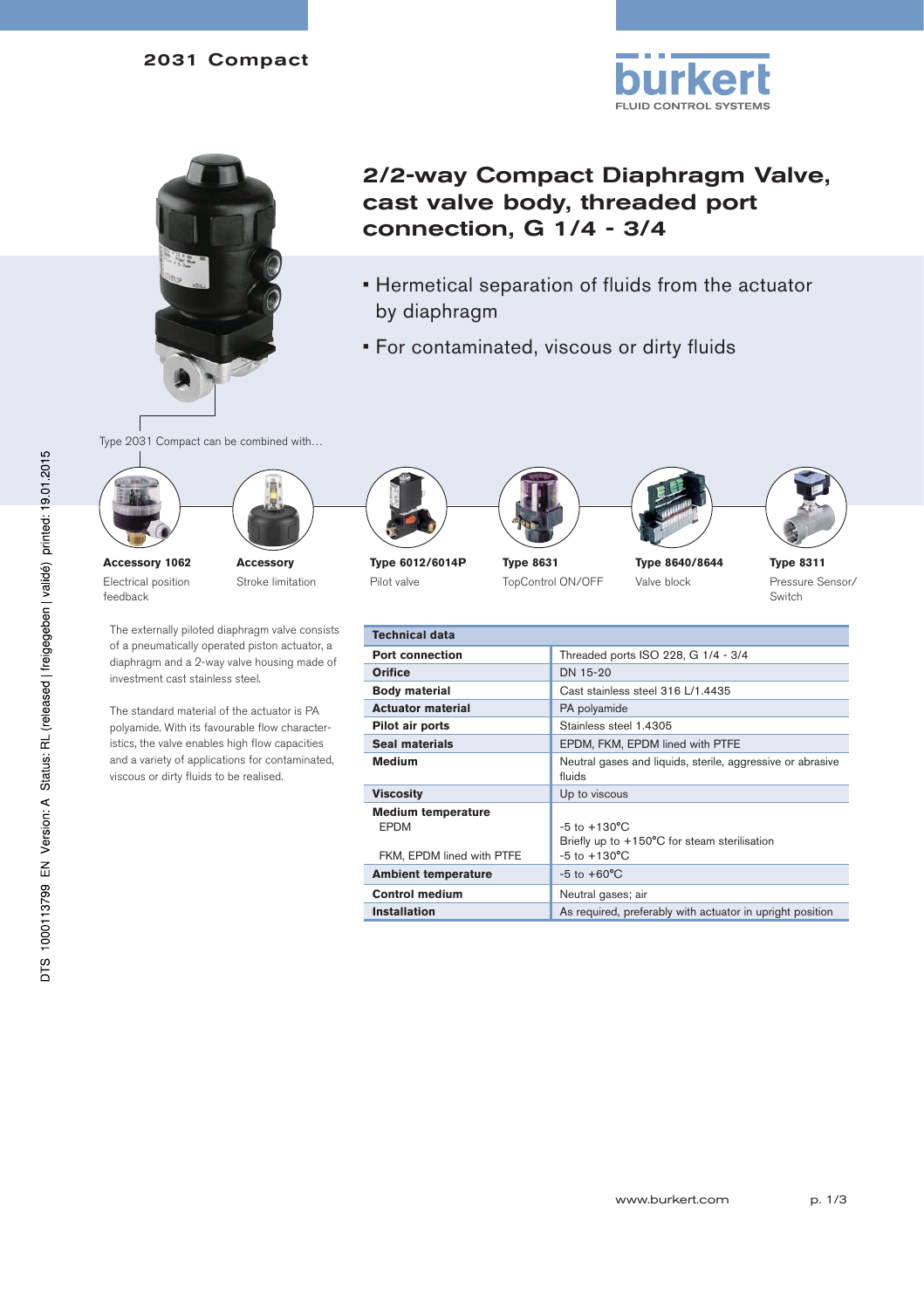

### Materials



# Ordering chart for valves (other versions on request)

#### Body with threaded port connection

|                         |                                  |                           |                                       |                                        | Pilot pressure [bar] |      |                                  |          |  |  |
|-------------------------|----------------------------------|---------------------------|---------------------------------------|----------------------------------------|----------------------|------|----------------------------------|----------|--|--|
| <b>Control function</b> | Orifice [mm]                     | connection [inch]<br>Port | Kv-value<br>water [m <sup>3</sup> /h] | $\Omega$ [mm]<br>Actuator<br>size Ø [m | $\frac{1}{n}$        | max. | Max. operating<br>pressure [bar] | Item no. |  |  |
| A 2/2-way, normally     | <b>EPDM</b> seal                 |                           |                                       |                                        |                      |      |                                  |          |  |  |
| closed (NC)             | 15                               | G 1/4"                    | 4.0                                   | $D-50$                                 | 5.0                  | 10   | 8.5                              | 445 417  |  |  |
| A(P)                    | 15                               | G 3/8"                    | 4.0                                   | $D-50$                                 | 5.0                  | 10   | 8.5                              | 445 418  |  |  |
| ⊳                       | 15                               | G 1/2"                    | 4.0                                   | $D-50$                                 | 5.0                  | 10   | 8.5                              | 445 419  |  |  |
| P(A)                    | 20                               | G 3/4"                    | 7.0                                   | $E-63$                                 | 5.5                  | 10   | 10.0                             | 558 712  |  |  |
|                         | <b>FKM</b> seal                  |                           |                                       |                                        |                      |      |                                  |          |  |  |
|                         | 15                               | G 1/4"                    | 4.0                                   | $D-50$                                 | 5.0                  | 10   | 8.5                              | 445 420  |  |  |
|                         | 15                               | G 3/8"                    | 4.0                                   | $D-50$                                 | 5.0                  | 10   | 8.5                              | 445 421  |  |  |
|                         | 15                               | G 1/2"                    | 4.0                                   | $D-50$                                 | 5.0                  | 10   | 8.5                              | 445 422  |  |  |
|                         | 20                               | G 3/4"                    | 7.0                                   | $E-63$                                 | 5.5                  | 10   | 10.0                             | 558 714  |  |  |
|                         | <b>EPDM lined with PTFE seal</b> |                           |                                       |                                        |                      |      |                                  |          |  |  |
|                         | 15                               | G 1/4"                    | 4.0                                   | $D-50$                                 | 7.0                  | 10   | 8.5                              | 442 835  |  |  |
|                         | 15                               | G 3/8"                    | 4.0                                   | $D-50$                                 | 7.0                  | 10   | 8.5                              | 444 148  |  |  |
|                         | 15                               | G 1/2"                    | 4.0                                   | $D-50$                                 | 7.0                  | 10   | 8.5                              | 442 834  |  |  |
|                         | 20                               | G 3/4"                    | 7.0                                   | $E-63$                                 | 8.5                  | 10   | 10.0                             | 558 713  |  |  |





Normally open or double-acting